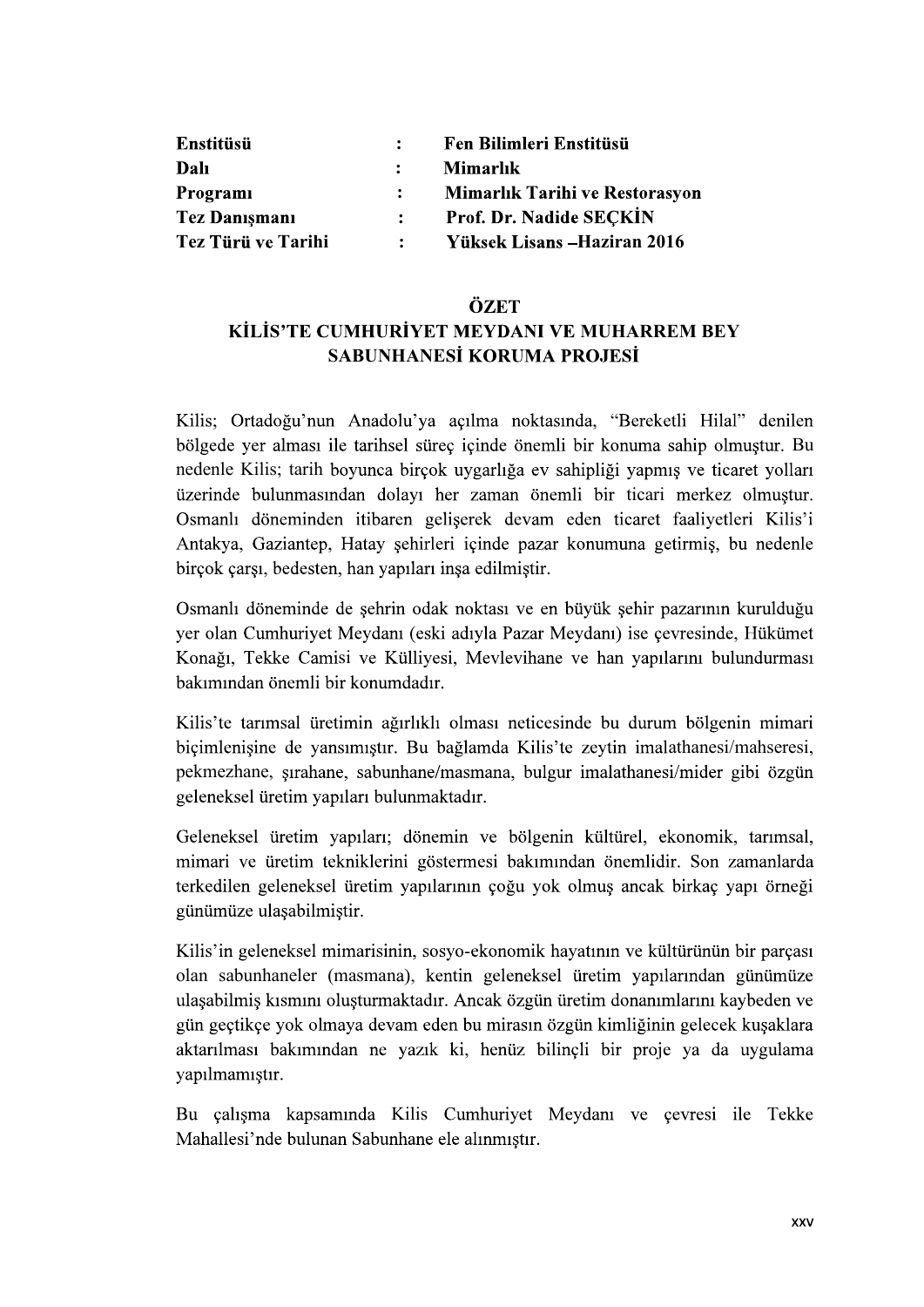Tez kapsamında birinci bölümde giriş, ikinci bölümde kentin tarihi, mimari, geleneksel üretim yöntemleri ve geleneksel üretim yapıları, üçüncü bölümde bölgenin mimari biçimlenişi incelenmiştir. Dördüncü bölümde seçilen yapının mevcut durumunun belgelenmesi ile plan ve cephe ve bezeme özellikleri anlatılmış, yapının korunma sorunları ise yapılan malzeme, dönem, hasar tespit analizleri ile irdelenmistir. Besinci bölümde Kilis, Gaziantep, Nizip ve Antakya'da bulunan aynı işlevli yapılar incelenmiş ve tüm veriler doğrultusunda restitüsyon önerisi gelistirilmiştir. Altıncı bölümde; restitüsyon önerisi, yapıya ait özgün ögeler, sözlü kaynaklar, yeniden işlevlendirilen dünyada ve<br>Türkiye'de bulunan sabunhane örnekleri doğrultusunda restorasyon ve koruma önerisi sunulmuştur. Yedinci bölümde değerlendirme ve çalışmanın sonuçları aktarılmıştır. Ekler bölümünde ise yerel terimler sözlüğüne, yapıya ve çevresine ait belgelere yer verilerek çalışma tamamlanmıştır.

Anahtar Kelimeler: Kilis, Sabunhane, Masmana, Geleneksel Üretim Yapıları, Kilis Cumhuriyet Meydanı, Kilis Tekke Mahallesi, Kilis Canbolad Paşa Külliyesi.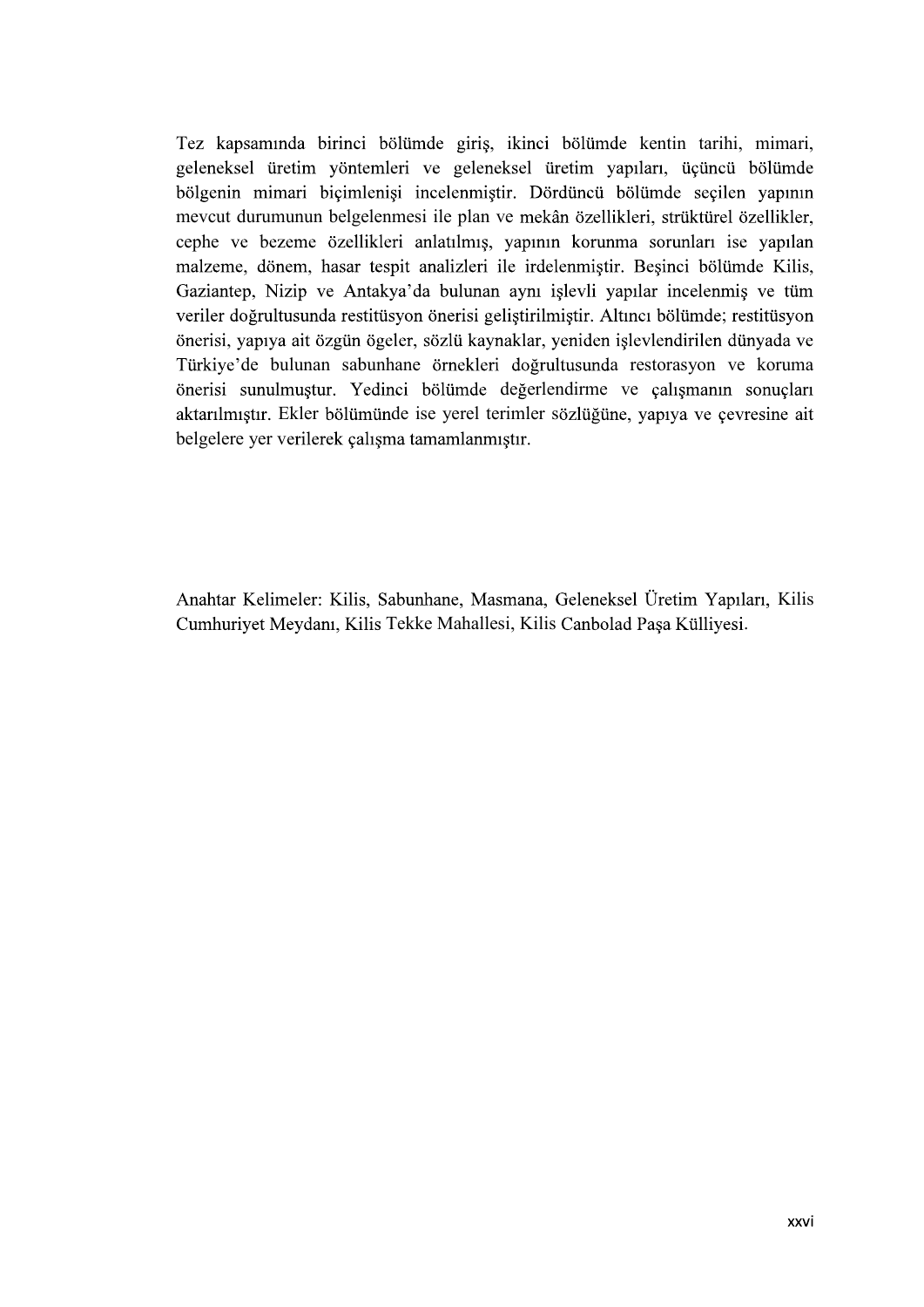| University                                   | : Istanbul Kültür University              |  |
|----------------------------------------------|-------------------------------------------|--|
| Institute                                    | : Institute of Science And Technology     |  |
| <b>Department</b>                            | : Architecture                            |  |
| Programme                                    | : History of Architecture and Restoration |  |
| <b>Supervisor</b>                            | : Prof. Dr. Nadide SECKIN                 |  |
| Degree Awarded and Date: M. Arch - June 2016 |                                           |  |

## ABSTRACT CUMHURİYET SOUARE IN KİLİS AND MUHARREM BEY SOAP FACTORY CONSERVATION PROJECT

Kilis, located at the entrance gate to Anatolia from Middle East, the region called "Fertile Crescent", has always had a significant position in history. Therefore Kilis, hosting many civilizations throughout history and due to its critical location on the trade routes, has always been an important commercial center. Ongoing trade activities developed during Ottoman Era, has put forward Kilis as a central market prevailing over such other neighboring cities as Antakya, Gaziantep and Hatay, which led to the contruction of many covered, bazaars, bedestens and khans.

Cumhuriyet Square (or known as Bazaar Square formerly) the focal point of the town where the largest bazaar of the town is established, has an important location within the city particularly because of accommodating such culturally and historically precious buildings as Goverment House, Tekke Mosque Complex, Mevlevihane and khans around. The overall feature of agriculture, the prevalent type of cultivation of land, makes a profound impact on the architectural formation of the region. In this sense, there are many traditional production buildings in this region like olive mill, production facility for molasses, soap factories and wheat mill all of which are the invaluable inheritance but not used anymore.

The traditional manufacturing/production buildings are also of great importance as they provide interesting information about the cultural and economic lifestyle as well as the agricultural, architectural and manufacturing techniques then adopted in the region. Most of the traditional manufacturing buildings which have been kept out of use have disappeared; nevertheless luckily, some have survived, standing for the examples of such structures.

Kilis soap factory, which is part of the traditional architecture of the socio-economic life and culture, is the part that has survived the city's traditional production structure. However, no comprehensive project or feasible application has yet been conducted to transport to the future generations the original identity of this precious heritage which is about to disappear as has lost the original superstructural equipment.

In this thesis study, Kilis Cumhuriyet Square and its environs, as well as the soap factory in Tekke Neighborhood is examined.